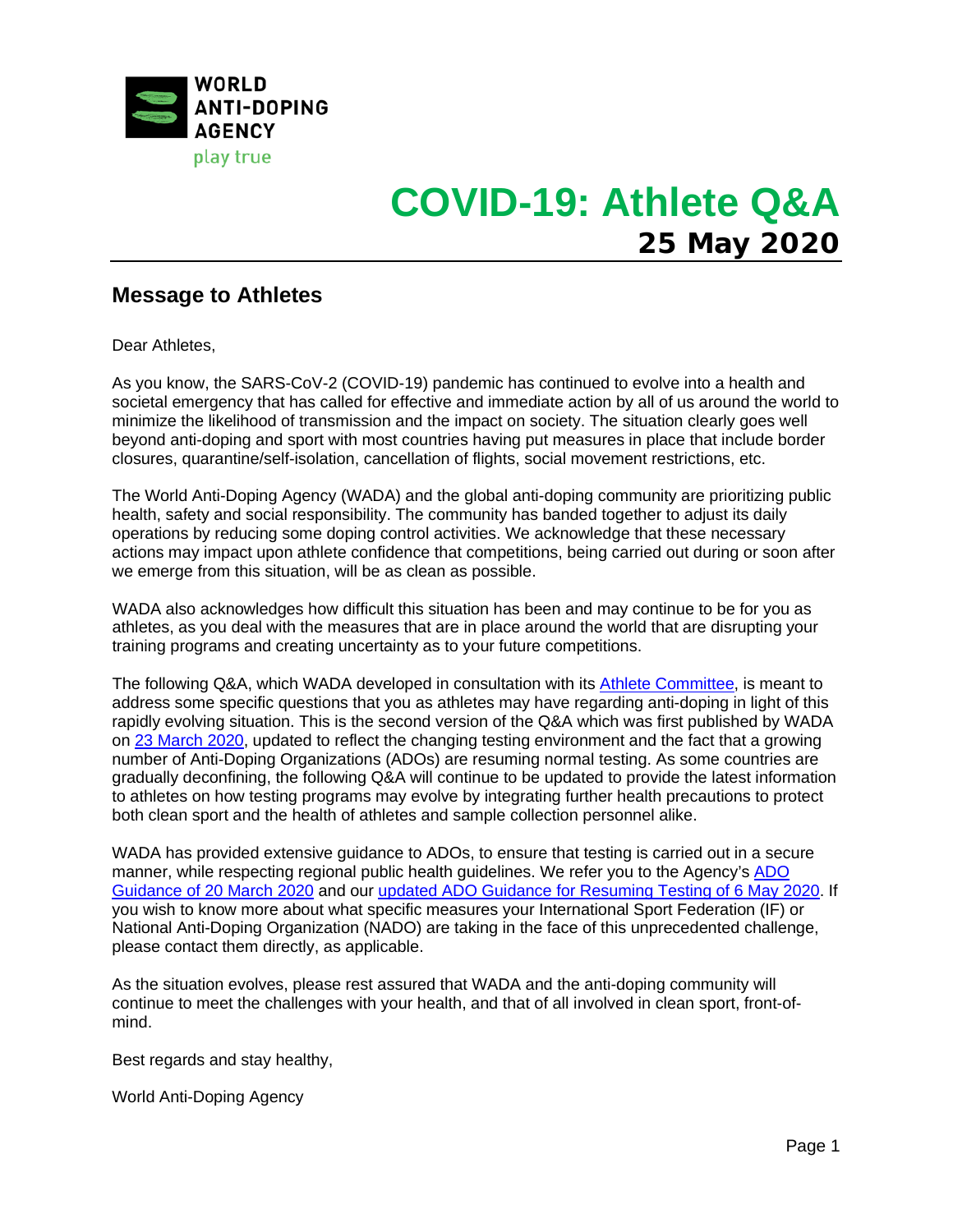

## **Q&A**

### **1. Can I be tested during the COVID-19 pandemic given the restrictions in place, especially as it relates to social distancing and self-isolation?**

Athletes remain subject to testing at anytime and anywhere. Where no mobility or physical contact restrictions have been put in place by local authorities, or as confinement measures are lifted, testing may occur anytime and anywhere.

### **2. If I am tested, what will be done to minimize the chances of infection?**

ADOs must put enhanced measures in place, consistent with the recommendations from health care authorities, to protect your health and that of sample collection personnel. More information can be found in WADA's [ADO Guidance of 20 March 2020.](https://www.wada-ama.org/sites/default/files/resources/files/20200506_ado_guidance_resuming_testing_en.pdf) In those countries and regions where confinement measures begin to be lifted, athletes may expect testing to increase in concert with these measures. In such instances, WADA has issued further guidance to ADOs in order to protect the health of athletes, sample collection personnel and public health more generally. This guidance includes further recommended measures such as the use of Personal Protective Equipment (PPE) and assessing athlete and situational health prior to the commencement of testing. More information can be found in WADA's [ADO Guidance for Resuming Testing](https://www.wada-ama.org/sites/default/files/resources/files/20200506_ado_guidance_resuming_testing_en.pdf) of 6 May 2020.

#### **3. What specific measures will ADOs take to minimize the chances of transmission?**

Firstly, ADOs have been advised that when they return to normal testing activities, sample collection personnel must wash their hands regularly, and sanitize their hands or put on new gloves upon arriving at the testing location. Athletes and sample collection personnel must also, as much as possible, maintain the recommended physical distancing requirements as prescribed by local health authorities (1-2 metres). In accordance with WADA's most recent updated guidance to ADOs, when testing does increase, ADOs are encouraged to communicate to athletes what specific enhanced precautionary measures they will be taking, as well as collecting information from athletes concerning their health prior to initiating testing.

### **4. Can I expect any change in the testing procedures?**

While the existing International Standards already emphasize both the integrity of the process and the safety of all concerned, you may see enhancements that seek to strike the balance between the protection of clean competition and personal health. Specifically, recent guidance issued by WADA to ADOs recommends that ADOs deploy a 'prenotification' process that may include a self-declaration concerning your health status and/or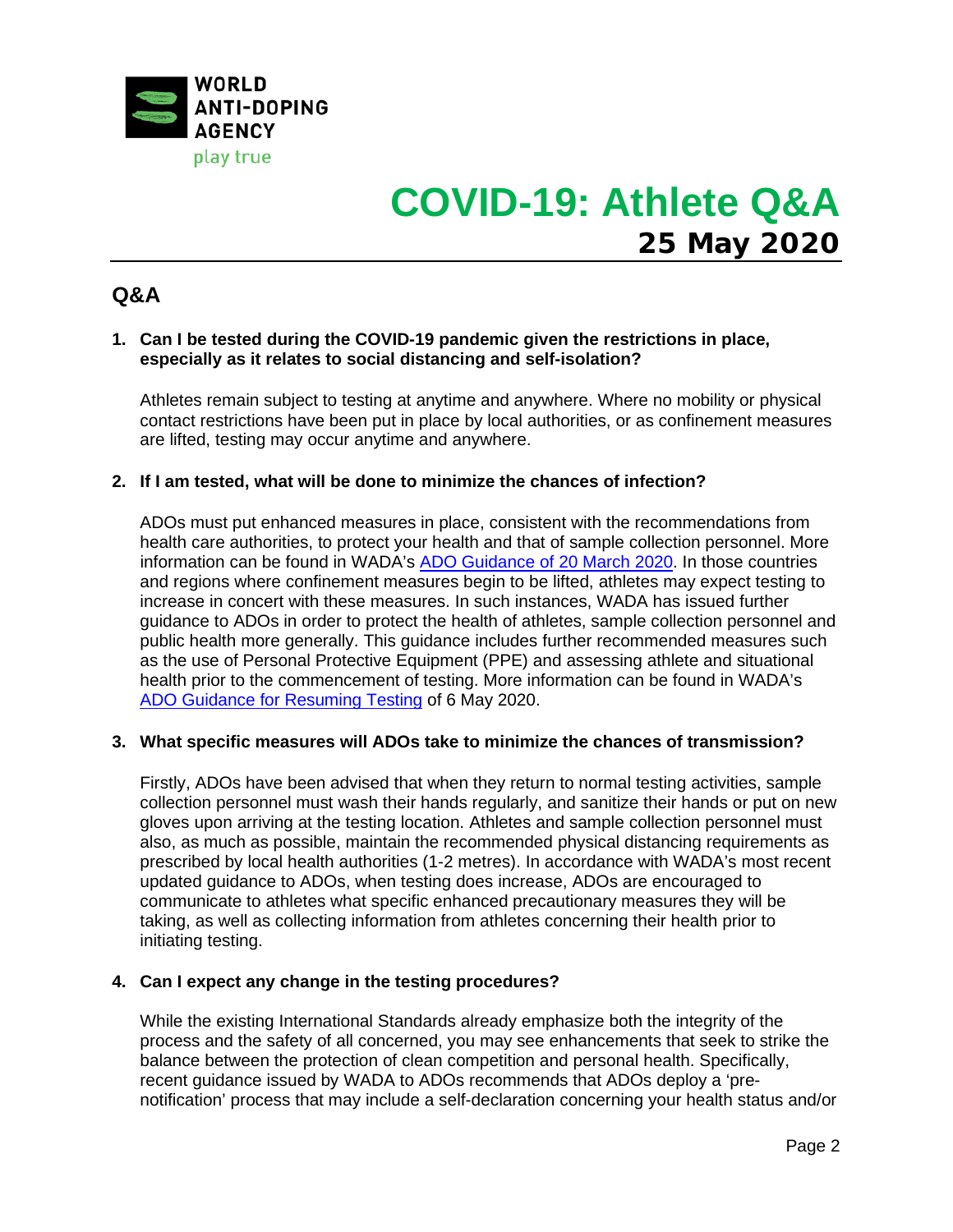

risks vis-à-vis COVID-19, as well as information on what additional health and safety precautions have been and will be taken by sample collection personnel.

WADA is also evaluating what has worked well and what has proved challenging for antidoping in these unprecedented times. To that end, WADA is establishing a 'strategic testing' working group in order to learn from this experience and see how the anti-doping system may be strengthened further by this experience.

### **5. What should I do if I have symptoms of COVID-19?**

You should prioritize your health and the health of those around you. If you are concerned that you may have acquired the virus, the priority is to self-isolate and follow other precautions (hand washing, wearing a mask, etc.) as recommended by international health organizations. You should contact your local health authorities to ensure that you are following proper procedures in your region, including when and where to seek testing and medical treatment. In an anti-doping context, you should advise your ADO of your situation with your whereabouts submission or when sample collection personnel notify you for testing so that they can adjust their plans accordingly.

### **6. Do I still need a Therapeutic Use Exemption (TUE) if I have a medical condition requiring a prohibited substance or method?**

As long as you remain subject to testing, you remain responsible for ensuring you have a valid TUE. If you have difficulty accessing a physician during the COVID-19 pandemic in order to access the necessary documentation to support your TUE application, you should document all actions and impediments to comply with the relevant requirements, and this will be considered on a case-by-case basis. There are provisions in the International [Standard for TUEs](https://www.wada-ama.org/sites/default/files/resources/files/istue_2019_en_new.pdf) where an athlete may seek a retroactive TUE in urgent or exceptional situations.

#### **7. Do I still need to provide my whereabouts information?**

Again, as long as you remain subject to testing, you must continue to provide whereabouts information. If you wish to share information about your health, self-isolation, mobility restrictions etc., which may impact doping controls, please include this information in your whereabouts submission.